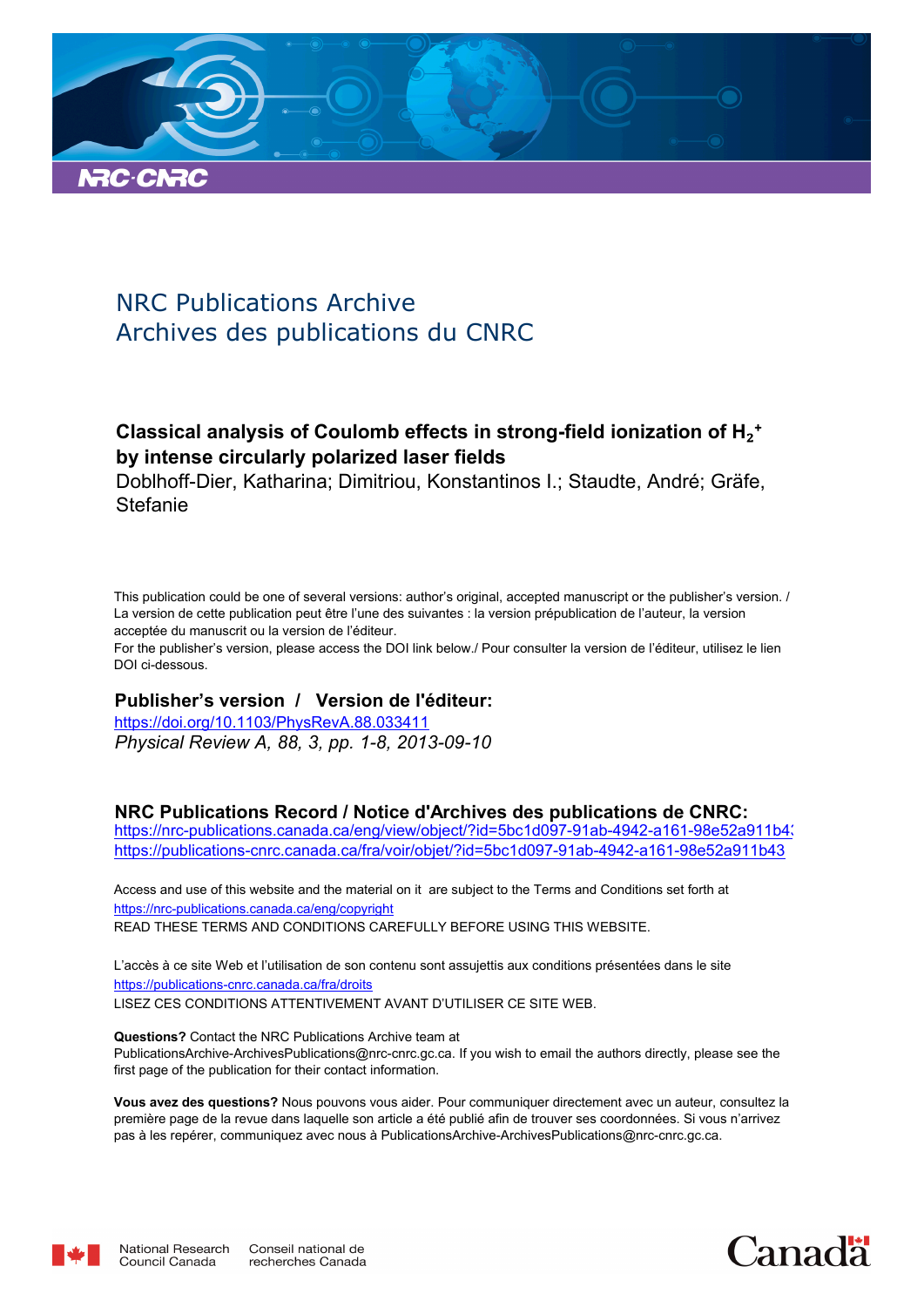## <span id="page-1-0"></span>**Classical analysis of Coulomb effects in strong-field ionization of H<sup>2</sup>** <sup>+</sup> **by intense circularly polarized laser fields**

Katharina Doblhoff-Dier,<sup>1,2</sup> Konstantinos I. Dimitriou,<sup>3,4</sup> André Staudte,<sup>5</sup> and Stefanie Gräfe<sup>1,2</sup>

1 *Institute for Theoretical Physics, Vienna University of Technology, Vienna, Austria*

2 *Institute for Physical Chemistry, Friedrich-Schiller-University Jena, Jena, Germany*

<sup>3</sup>*Department of Physical Science and Applications, Hellenic Army Academy, Vari, Greece*

4 *Institute of Theoretical and Chemical Physics, National Hellenic Research Foundation, Athens, Greece*

5 *Joint Attosecond Science Lab, University of Ottawa and National Research Council of Canada, 100 Sussex Drive Ottawa,*

*Ontario, Canada K1A 0R6*

(Received 23 June 2013; published 10 September 2013)

We analyze the distortion of the molecular frame photoelectron angular distributions of  $H_2^+$  ionized by a strong, circularly polarized infrared laser field using classical trajectory Monte Carlo simulations. We find that the nonisotropic field of the molecular ion rotates the final electron momenta. The degree of distortion from the strong-field approximation's predictions is thereby sensitive to the field strength and the internuclear distance but, counterintuitively, does not necessarily decrease for high field strengths. Furthermore, the distortion also depends crucially on the initial momentum of the classical electron after tunneling, while the exact shape of the ionization rate seems to be less important. A trajectory analysis within our simple model allows us to interpret recent experimental results.

DOI: [10.1103/PhysRevA.88.033411](http://dx.doi.org/10.1103/PhysRevA.88.033411) PACS number(s): 33.60.+q, 33.80.Eh

#### **I. INTRODUCTION**

Strong-field–matter interaction is a complex phenomenon, which can be well understood with a few simplifications such as treating the electric field classically and completely neglecting the ionic potential and the electronic structure after ionization. These assumptions form the basis of the strong-field approximation (SFA)  $[1-3]$ . Although neglecting the Coulomb potential and the electronic structure of the parent ion after ionization is often a very good approximation, many theoretical and experimental studies have demonstrated clear evidence of the influence of the Coulomb potential on the continuum electron wave packet (e.g., [\[4–](#page-7-0)[23\]](#page-8-0)). In the strong-field photoelectron spectrum, the influence of the parent ion's potential is responsible for the narrowing of the photoelectron momentum distribution transverse to the field direction (Coulomb focusing) and a distortion of the angular photoelectron distribution (Coulomb asymmetry).

Most of the experimental and theoretical investigations have, however, concentrated their efforts on atomic systems, i.e., on single-center, isotropic Coulomb potentials. Recently, a few experiments have started addressing the role of a nonisotropic Coulomb potential and the electronic structure on molecular photoelectron distributions by studying strongfield ionization of molecules [\[24–30\]](#page-8-0). In these experiments, strong deviations of the measured radial and angular photoelectron spectra compared to the predictions from the strong-field approximation were found. Two mechanisms have been invoked to explain the deviations: (a) laser-driven electron dynamics inside the molecule prior to ionization and (b) the long-range Coulomb force.Whereas the bound-electron dynamics can change the timing of ionization and thereby the photoelectron emission angle, the long-range, anisotropic Coulomb field influences the photoelectron momentum for a long time after ionization.

In this work, we present results of classical trajectory Monte Carlo calculations (CTMC) aiming at disentangling the different contributions of (a) the electronic dynamics inside the molecule and (b) the long-range potential leading to a shift of the angular photoelectron distribution. We concentrate on the ionization of the hydrogen molecular ion,  $H_2^+$ , at different internuclear distances  $R$  and laser intensities  $I$ . We distinguish between two different ionization mechanisms, tunnel-type ionization and over-the-barrier ionization, in order to investigate the contributions and the effects of both types. The ionization rate is assumed to follow the Ammosov-Delone-Krainov (ADK) formalism or to mimic the temporal behavior of the rates in the case of multiple-ionization bursts [\[31,32\]](#page-8-0). This allows assembling different model systems and comparing their final electron momentum distributions with predictions from the time-dependent Schödinger equation and experiments. Thus, deploying different model systems, we are able to separately describe the influence of the long-range Coulomb part acting on the continuum electron, investigate the strong-field dynamics of the electron, and analyze the influence of the ionization rate.

This paper is organized as follows: after a detailed description of the different model systems used for our classical trajectory calculations in Sec. II, the numerical results are presented in Sec. [III.](#page-3-0) The paper concludes with discussion and summary.

#### **II. MODEL SYSTEMS**

Within our CTMC method, classical trajectories describing the electronic dynamics of the hydrogen molecular ion  $(H_2^+)$ in the presence of an intense, circularly polarized laser field are propagated in two spatial dimensions,  $x, y$ , for fixed internuclear distances  $R$  and for an ensemble of initial conditions in coordinate and momentum space right after tunneling. In enhanced ionization of  $H_2^+$ , the dissociating molecular ion moves through a range of internuclear separations with an increased ionization probability [\[33\]](#page-8-0). When the second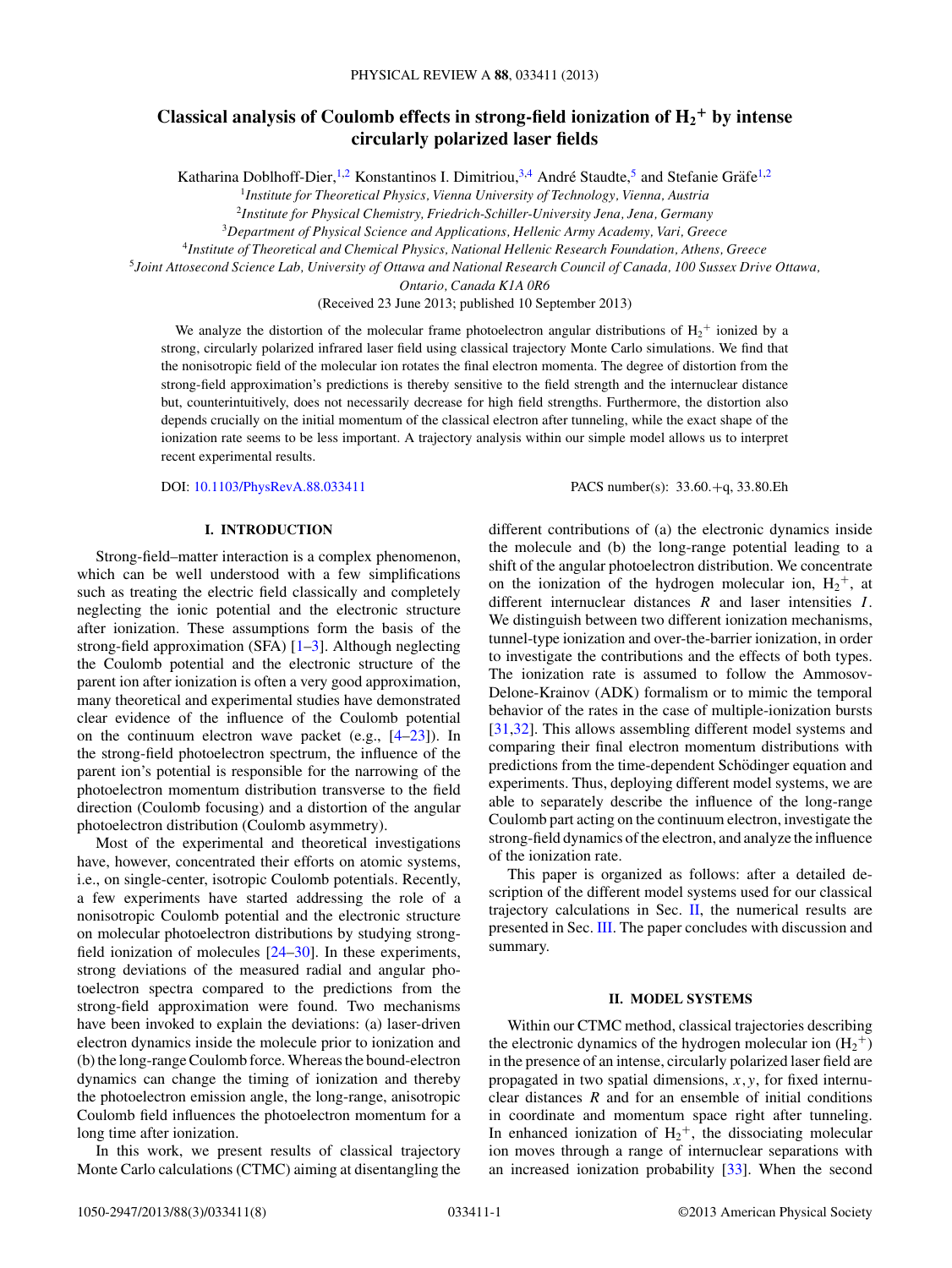<span id="page-2-0"></span>ionization occurs, the molecular ion is projected onto the Coulomb explosion potential, and the dissociation is further accelerated. However, the photoelectron moves about 100 times faster than the protons. In circular polarization, as considered here, the final-state interaction of the photoelectron and parent ion is particularly small and usually negligible [\[7\]](#page-8-0). Hence, in our model, we are using the frozen-nuclei approximation; i.e., we neglect the nuclear dynamics after and during the ionization step. This is a widely employed approximation in the calculation of strong-field photoelectron spectra (e.g., [\[26,34–38\]](#page-8-0)).

The potential of the three-body system is represented by a soft-core potential of the form (atomic units are applied if not stated otherwise)

$$
V(x,y) = +\frac{Z^2}{R} - \frac{Z}{\sqrt{(x \pm R/2)^2 + y^2 + a^2}},
$$
 (1)

where the nuclear charge  $Z = 1$  and the soft-core parameter  $a = 0.5$ . The interaction with the electric field circularly polarized in the molecular plane is

$$
W(x, y, t) = x E_x(t) + y E_y(t), \qquad (2)
$$

and the electric field in the  $i = x, y$  direction is

$$
E_i(t) = E_0 f(t) \cos(\omega t + \phi_i), \tag{3}
$$

where  $\phi_i = 0$  and  $\pi/2$ , respectively, and  $\omega = 800$  nm. The field strength  $E_0$  is varied to give intensities between  $6 \times 10^{13}$ and  $1.5 \times 10^{15}$  W/cm<sup>2</sup>. The pulse envelope  $f(t)$  is given by a 50-fs full width at half maximum  $\sin^2$  pulse. The trajectories are propagated solving Newton's equation in two dimensions using a standard second-order Runge-Kutta algorithm, with the total potential consisting of the sum of Eqs.  $(1)$  and  $(2)$ . Neglecting the potential part described in Eq.  $(1)$ , the trajectories are only subject to the laser field. This represents the classical analogon to the strong-field approximation (CSFA). Typically, 100 000 trajectories are propagated. The ionization time is restricted to the central field cycle.

For the laser parameters used, the Keldysh parameter  $\gamma$  =  $\omega \frac{\sqrt{2I_F}}{F_0}$  $\frac{ZI_P}{E_0} \sim 1$ . This clearly represents an intermediate regime between multiphoton ionization and tunnel ionization. Often, the tunneling picture is invoked in the interpretation of results even in this intermediate regime. In our study, we apply tunneling conditions for both the initial coordinate and momentum values of the trajectories and the ionization rate (following the Delone-Krainov expression [\[39\]](#page-8-0)). These conditions are then slightly modified, allowing us to investigate to what extent the experimental results can be described within the simple tunnel picture by comparing our simulations with experimental results. The exact initial conditions for the electron trajectories are specified in what follows.

#### **A. Initial distribution in momentum space**

In the case of tunnel ionization, the initial momentum distribution at the time of ionization is assumed to follow the Delone-Krainov momentum distribution [\[39\]](#page-8-0). When ionization proceeds via over-the-barrier ionization (OBI), a Gaussian-shaped isotropic momentum distribution in the  $x, y$ direction is assumed, where the width of the distribution is fitted to a quantum-mechanical (field-free) ground-state wave function, thus mimicking a microcanonical ensemble. Typically, OBI of atoms is described with initial conditions corresponding to a microcanonical ensemble [\[40,41\]](#page-8-0). Such a description may cause inaccuracies, as the electron distribution in a molecule subject to a strong electric field is strongly distorted by the field.

It is still under discussion whether in the case of OBI, upon ionization, the electron trajectories will have an average momentum different from zero. This is why we have also tested the assumption that the initial electron momentum distribution is centered around nonzero momentum values,

$$
\vec{p}_0 = \sqrt{2(-I_P - V_{\text{max}})},\tag{4}
$$

where  $I_P$  is the ionization potential (see Sec. II C) and  $V_{\text{max}}$  is the maximum height of the barrier.

#### **B. Initial distribution in coordinate space**

Within the tunneling regime, for atoms, the starting condition in coordinate space is typically expressed as  $r_0 =$  $(x_0, y_0) = \frac{-I_P}{E(t_0)}$ ,0) for fields linearly polarized in the  $x$  direction. For molecules, we have to consider that neither the potential nor the ionization rate is isotropic. Thus, we numerically search for the tunnel exit, which is found when the following conditions are met:

$$
\frac{\vec{r}_0}{|r_0|} = -\frac{E}{|E|}, \quad V\left(-\frac{|r_0|}{|E|} \cdot \vec{E}\right) = I_P. \tag{5}
$$

We mimic the fact that ionization of  $H_2^+$  is preferred along the internuclear axis by replacing the electric field entering the ADK rate by the x component of the field  $E_x$  only. In the case of OBI, the initial conditions in coordinate space are defined to be on top of the barrier,  $V_{\text{max}}$ .

Tunneling ionization is used if  $(-I_P)$  is lower in energy than  $V_{\text{max}}$ . If  $(-I_P)$  is higher in energy than  $V_{\text{max}}$ , then OBI is simulated. The ionization potential  $I<sub>P</sub>$  itself is model dependent and is specified in the following section.

#### **C. Ionization potential: Floquet vs field-dressed states**

For the ionization potential, we have compared three different models: First, we used a field-free ionization potential  $I_P(R) = Z^2/R - V_i(R)$   $(i = g,u)$ , where  $Z^2/R$  is the repulsive potential of  $H_2^{2+}$  and  $V_g(R)$  and  $V_u(R)$  are the two lowest-lying Born-Oppenheimer potentials of  $H_2^+$ . Second, we employed a light-induced ionization potential where  $I_P(R) = Z^2/R - V_i(R)$ , with  $V_i^{LI}(R), i =$  low, up, are the light-induced (LI) states obtained for each value of the internuclear distance  $R$  via the unitary transformation

$$
U\begin{pmatrix} V_g & -\mu E_x \\ -\mu E_x & V_u \end{pmatrix} U^{\dagger} = \begin{pmatrix} V_{\text{low}}^{LI} & 0 \\ 0 & V_{\text{up}}^{LI} \end{pmatrix}.
$$
 (6)

Finally, we applied an ionization potential defined by the difference potential of  $H_2^{2+}$  with the Floquet eigenenergies

$$
V_{\text{low}}^{\text{Floquet}} = -(V_u - V_g)/(2\omega) J_0(\zeta) + 0.5(V_u + V_g),
$$
  
\n
$$
V_{\text{up}}^{\text{Floquet}} = +(V_u - V_g)/(2\omega) J_0(\zeta) + 0.5(V_u + V_g),
$$
 (7)

where  $J_0(\zeta)$  are the Bessel functions and  $\zeta = 2\mu E_0/\omega$  [\[32\]](#page-8-0).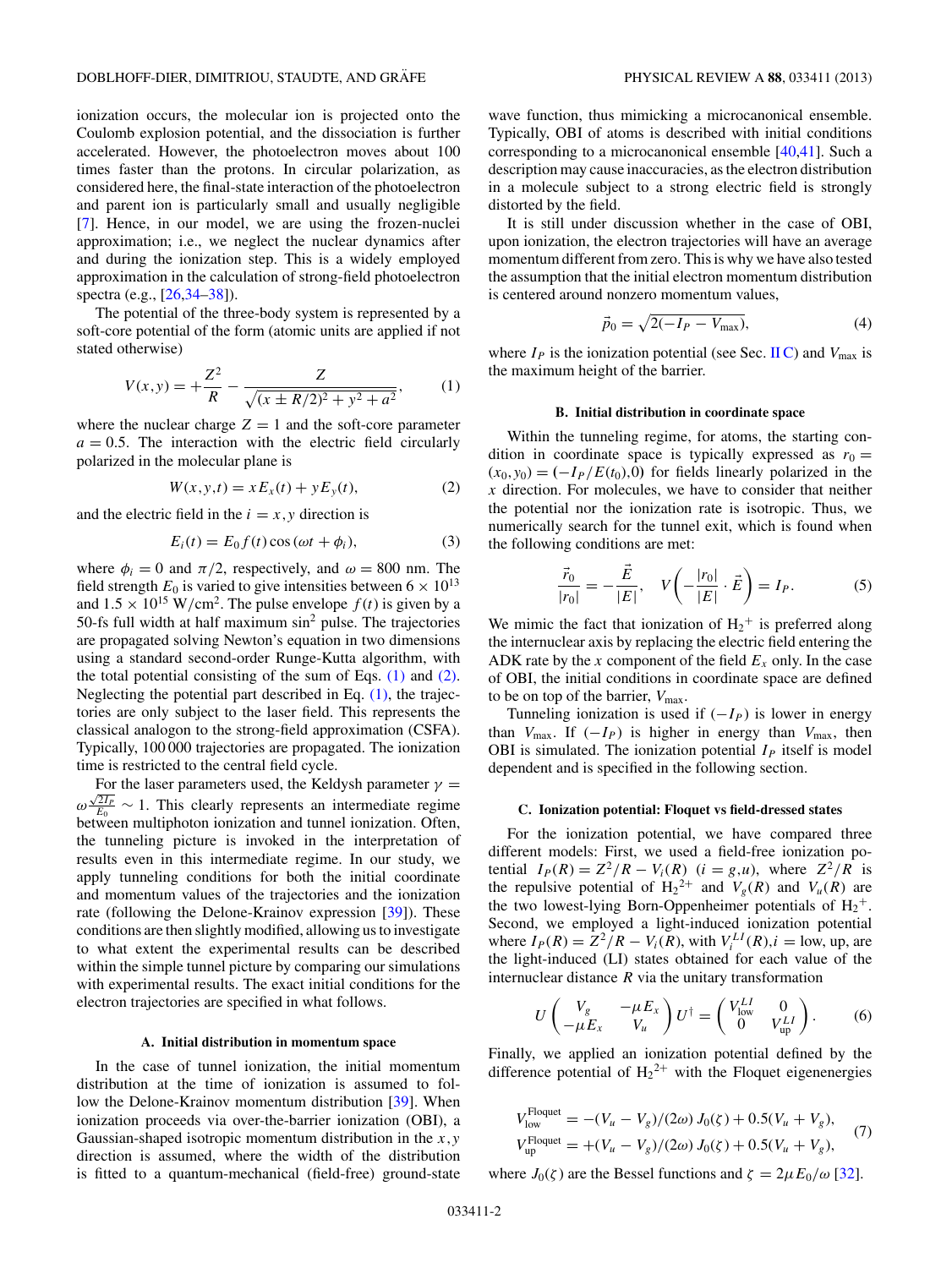<span id="page-3-0"></span>

FIG. 1. (Color online) Final momentum distribution of electrons (a) neglecting the Coulomb potential after ionization and (b) including the Coulomb potential for the continuum electrons. Internuclear distance  $R = 2 \text{ Å}$ , laser intensity is  $1.5 \times 10^{14} \text{ W/cm}^2$ , and laser rotation is clockwise. The molecule here and in what follows is aligned along the  $x$  axis.

If not specified otherwise, the light-induced potentials Eq. [\(6\)](#page-2-0) were used. When calculating the ionization rates according to the Delone-Krainov equation, the ionization potential was additionally shifted by

$$
\tilde{I}_p = I_p \pm E_x \frac{R}{2} \tag{8}
$$

for the lower and upper wells, respectively, in order to account for the spatial extension of the molecule.

#### **III. NUMERICAL RESULTS**

In our numerical simulations, we apply a 50-fs  $(\sin^2)$ , full width at half maximum) circularly polarized laser field with a central wavelength of 800 nm. The intensity and the internuclear distance are varied. Ionization is restricted to the central cycle of the field.

In the absence of any molecular potential after ionization, a classical variant of the strong-field approximation is recovered (see Sec.  $\mathbf{II}$ ): the electron in the continuum is only subject to the circularly polarized laser field, and the final momentum distribution of the electrons [Fig. 1(a)] is centered around  $p_x =$  $0, p_y \approx \pm 0.9$  a.u. (for a field strength of  $E_0 = 0.055$  a.u.). This is in correspondence with the strong-field approximation, where the final momentum value is defined by the vector potential of the electrons at the moment  $(t_b)$  of birth,  $\vec{p}_f$  =  $-\tilde{A}(t_b)$ . Since ionization is preferred along the internuclear axis  $(x \text{ axis})$ , ionization occurs predominantly at times when  $E_x$  is large. At these times, the vector potential  $A_y$  is large, and electrons in the continuum are rotated into the y direction.

In the presence of the molecular potential, the momentum distribution is rotated, such that the maximum of the distribution is not centered around  $p_x = 0$  but around a nonzero value  $p_x$ , as displayed in Fig. 1(b). The degree of rotation has been related to the strength of the parent ion's influence on the leaving electron  $[26]$ . In order to allow for a quantitative description, we define the mean angle  $\alpha$ as the weighted mean of the rotation angle's probability distribution. Taking the sense of rotation of the circularly polarized field and the result expected from SFA into account, we further define  $0°$  to correspond to  $p_x < 0$ ,  $p_y = 0$  and 90 $\degree$  to correspond to  $p_y > 0$ ,  $p_x = 0$  (see Fig. 1). Since the probability distribution is  $\pi$  periodic, the mean is calculated from the minimum of the probability distribution in the first or fourth quadrant to the minimum in the second or third quadrant. An angle  $\alpha = 90^\circ$  thus corresponds to the SFA result, and the angle increases in the direction of the circularly polarized light.



FIG. 2. (Color online) Electron momentum distribution with Coulomb potential for  $R = 1.5$  Å while varying the laser intensity: (a)  $I_a = 6 \times 10^{13} \text{ W/cm}^2$ , (b)  $I_b = 1.5 \times 10^{14} \text{ W/cm}^2$ , and (c)  $I_c = 6 \times 10^{14} \text{ W/cm}^2$ . Note the different axis ranges.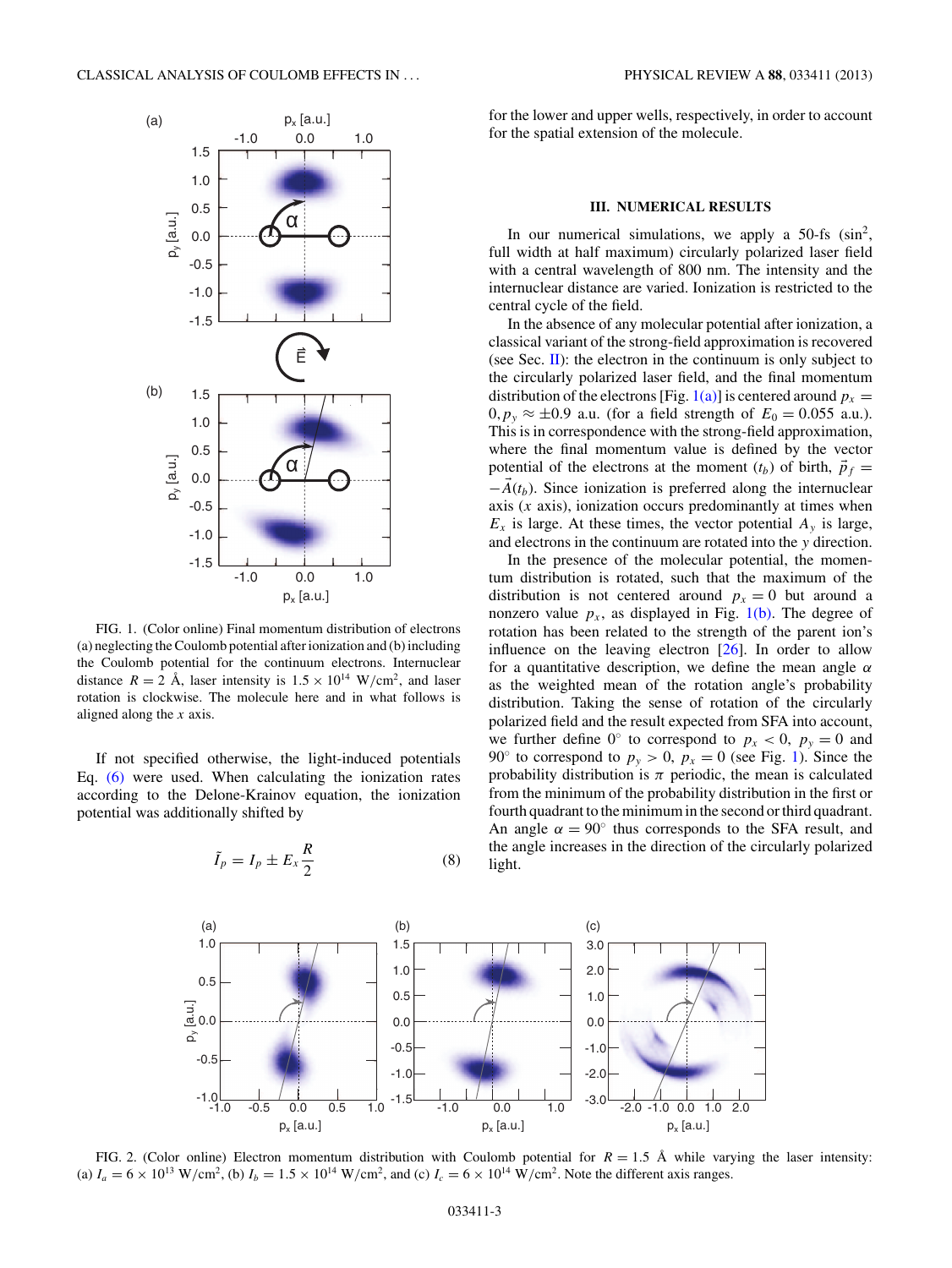<span id="page-4-0"></span>

FIG. 3. (Color online) Rotation angle  $\alpha$  as extracted from the final momentum distribution of electrons as a function of the starting value  $r_0 = (x_0, y_0)$ , with  $x_0 = -r_0 \cos \varphi - R/2 \cos \varphi$ ,  $y_0 = -r_0 \sin \varphi$ , where  $\tan \varphi = E_x/E_y$ . The internuclear distance R is fixed at  $R = 3 \text{ Å}.$ 

In what follows, we analyze the dependence of the mean rotation value  $\alpha$  on the internuclear distance and the laser intensity.

#### **A. Dependence of the Coulomb-field-induced rotation on the intensity and internuclear distance**

First, we explore the influence of the laser intensity on the mean rotation angle  $\alpha$  for a fixed internuclear distance R. As can be gathered from Fig. [2,](#page-3-0) we find that the value of the rotation angle  $\alpha$  shifts away from 90 $\degree$  for increasing field strengths. In other words, the larger the laser field strength is, the larger the distortion by the Coulomb potential is. At first sight, this is surprising since one would expect the influence of the Coulomb potential to decrease compared to the influence of the electric field for higher intensities. However, the result can be understood by the fact that, for larger field strengths, the tunnel exit  $r_0$  of the electron [with  $r_0$  approximately given by  $-I_p/E(t_0)$ ] is closer to the nucleus, leading to a larger distortion of the electron upon entering the continuum. In order to underline this statement, we present in Fig. 3 the dependence of the rotation angle  $\alpha$  on the initial coordinate  $r_0$  (the tunnel exit) of the electron in coordinate space: instead of finding the tunnel exit according to Eq.  $(5)$ , we varied  $r_0$  for a fixed internuclear distance  $R = 3 \text{ Å}$  and for three different laser intensities,  $I_1 = 6.0 \times 10^{13} \text{ W/cm}^2$ ,  $I_2 = 1.5 \times 10^{14} \text{ W/cm}^2$ , and  $I_3 = 6.0 \times 10^{14}$  W/cm<sup>2</sup>. Now, the intuitive picture is recovered where the higher the intensity and the larger the distance of the initial coordinate  $r_0$  from the parent ion are, the smaller the Coulomb-induced shift on the electron is and the lower the deviation of  $\alpha$  away from 90 $\degree$  is.

Next, we examine the dependence of the mean rotation angle  $\alpha$  on the internuclear distance. Figure 4 demonstrates that the rotation angle  $\alpha$  increases for increasing internuclear distances as long as ionization proceeds below the barrier. The reason for the strong internuclear distance dependence is that the ionization potential  $I<sub>P</sub>$  is lowered as a function of internuclear distance: the larger  $R$  is, the smaller  $I<sub>P</sub>$  is, and in turn, the closer the tunnel exit  $r_0 \approx -I_P /E(t_0)$  is to the nucleus, and thus, the stronger the distortion by the Coulomb potential on the outgoing electron is.



FIG. 4. (Color online) Rotation angle  $\alpha$  as extracted from the final momentum distribution of electrons as a function of the internuclear distance  $R$ . The general trend is that the rotation angle increases for increasing internuclear distances. The elbow in the curve for  $I = 6.0 \times 10^{14}$  W/cm<sup>2</sup> is due to the transition to over the barrier ionization.

So far, we have focused on the mean rotation angle  $\alpha$ integrated over the final radial momenta of the electrons. However, previously, it was shown that the mean rotation angle can depend strongly not only on the final electron energy but also on the internuclear separation  $[26,29]$ . In Fig. 5,



FIG. 5. (Color online) Polar representation of the angular distribution of electrons resolved by the final momentum  $p_f$  (see text): (a)  $p_f < 0.7$  a.u., (b)  $0.7 \leqslant p_f \leqslant 1.2$  a.u., and (c)  $1.2 > p_f$  a.u., shown for two different internuclear distances,  $R = 2 \text{ Å}$  and  $R = 5 \text{ Å}$ . The Laser intensity is  $I = 1.5 \times 10^{14} \text{ W/cm}^2$ .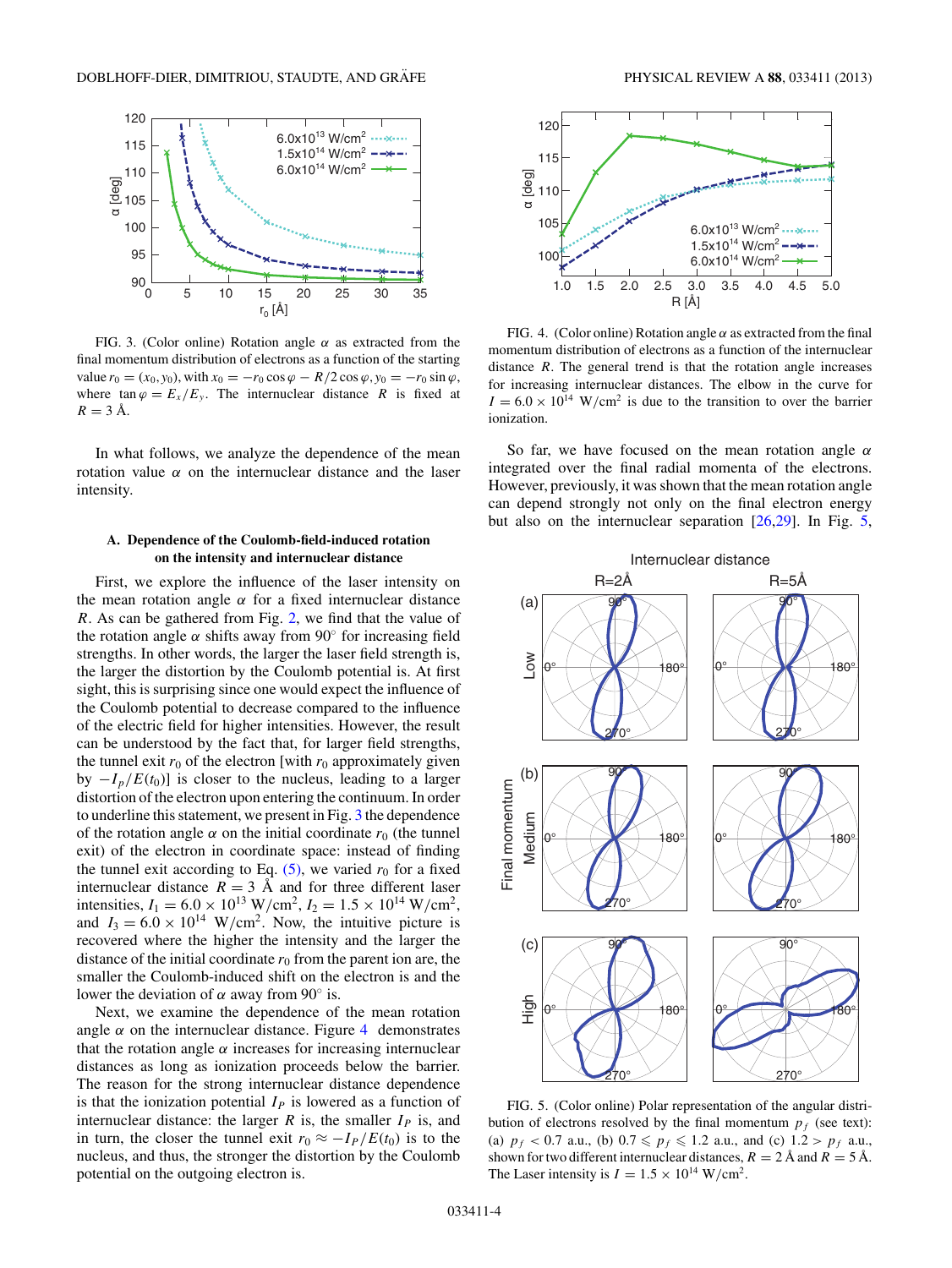

FIG. 6. (Color online) (f) Mapping from the final momentum distributions to the initial conditions (momentum in the x and y directions resolved for the time of birth  $t_b$  and the two-dimensional projections thereof) for (a) slow electrons with  $p_f < 0.7$  a.u. ( $E_f^{\text{kin}} < 6.7$  eV), marked by the dotted blue region in (f), (b) medium electrons with  $0.7 \leq p_f \leq 1.2$  a.u. (6.7 eV $\leq E_f^{\text{kin}} \leq 19.6$  eV), marked by the green region with waves in (f), and (c) fast electrons with  $p_f > 1.2$  a.u. (19.6 eV $> E_f^{\text{kin}}$ ), marked with the red squares in (f). (d) The electric field  $\vec{E}$  and (e) the vector potential A.

the angle distribution of the final momenta, integrated over different final electron energies, is shown in polar coordinates for two different internuclear separations. In order to ease the comparison with the experiment [\[29\]](#page-8-0), we choose three radial momentum ranges (rows) and two internuclear separations (columns). At an internuclear separation of  $2 \text{ Å}$  (left column), electrons with low final momentum  $p_f < 0.7$  a.u.  $(p_f^2 =$  $p_x^2 + p_y^2$ , corresponding to an energy of  $E_f^{\text{kin}} < 6.7 \text{ eV}$ , are preferentially emitted at angles  $\alpha \approx 100^{\circ}$  [Fig. [5\(a\)\]](#page-4-0). Electrons with a final momentum 0.7  $\leqslant p_f \leqslant 1.2$  a.u. (6.7 eV  $\leqslant E_f^{\rm kin} \leqslant$ 19.6 eV) are emitted over a wider range of angles peaking at  $\alpha = 105^{\circ}$  [Fig. [5\(b\)\]](#page-4-0). Finally, electrons with the highest momentum  $p_f > 1.2$  a.u. (19.6 eV  $>E_f^{\text{kin}}$ ) are preferentially emitted to even larger angles around  $\alpha = 120^\circ$  [Fig. [5\(c\)\]](#page-4-0). In good qualitative agreement with the experiment and the time-dependent Schrödinger equation calculations  $[29]$  $[29]$ , our model shows that larger final radial momenta experience a stronger distortion. For a larger internuclear separation (right column of Fig. [5\)](#page-4-0) the rotation in our simulation is generally larger, thereby also reproducing the trend observed in the experiment.

Having established the agreement between our simulation and the experimental results, we will now take advantage of the fact that our investigations are based on classical calculations, which allows us to interpret and analyze the results in terms of trajectories. By virtue of a one-to-one mapping in configuration space, we can follow the electrons

with low, medium, and high final momenta backwards in time and associate the initial conditions, i.e., the time of birth  $t<sub>b</sub>$ , the birthplace  $\vec{r}_0$ , and the initial momenta  $\vec{p}_0$ , of the respective trajectories. Such a mapping is presented in Fig. 6.

While the probability distributions of the time of birth  $t_b$ of all trajectories are all peaked around the maximum of the electric field in the x direction  $E_x$  [see top panels of Figs. 6(a),  $6(b)$ , and  $6(c)$ ] without any significant time shift, the initial momentum distributions differ significantly for different final momenta [see lower color map images in Figs.  $6(a)$ ,  $6(b)$ , and  $6(c)$ ]. Fast trajectories [Fig.  $6(c)$ ] are born with a large initial y momentum  $p_y^0$  opposing the direction of the instantaneous y-vector potential  $A_y$  [cf. Fig. 6(e)]. For fast trajectories, the initial momentum  $p_y^0$  in the y direction thus adds to the final momentum expected from SFA  $\vec{p}_f^{SFA} = -\vec{A}(t_B)$ , leading to a high final momentum  $p_f$ . The opposite is true for the slow trajectories [cf. Fig.  $6(a)$ ]. The role of the initial transversal momentum  $p_y^0$  is thus primarily to define the final momentum  $p_f$ .

Additionally, the initial momentum in the  $x$  direction differs for the slow and fast trajectories: For fast trajectories, the initial  $x$  momentum is large and points in the direction of the electric field at the time of birth  $E_x(t_b)$ , while for slow electrons, it opposes the  $x$  electric field. Since the tunnel exit lies in the  $(-E_x)$  direction, the fast trajectories start off with a momentum component pointing backwards, in the direction of the nucleus, whereas the slow trajectories directly head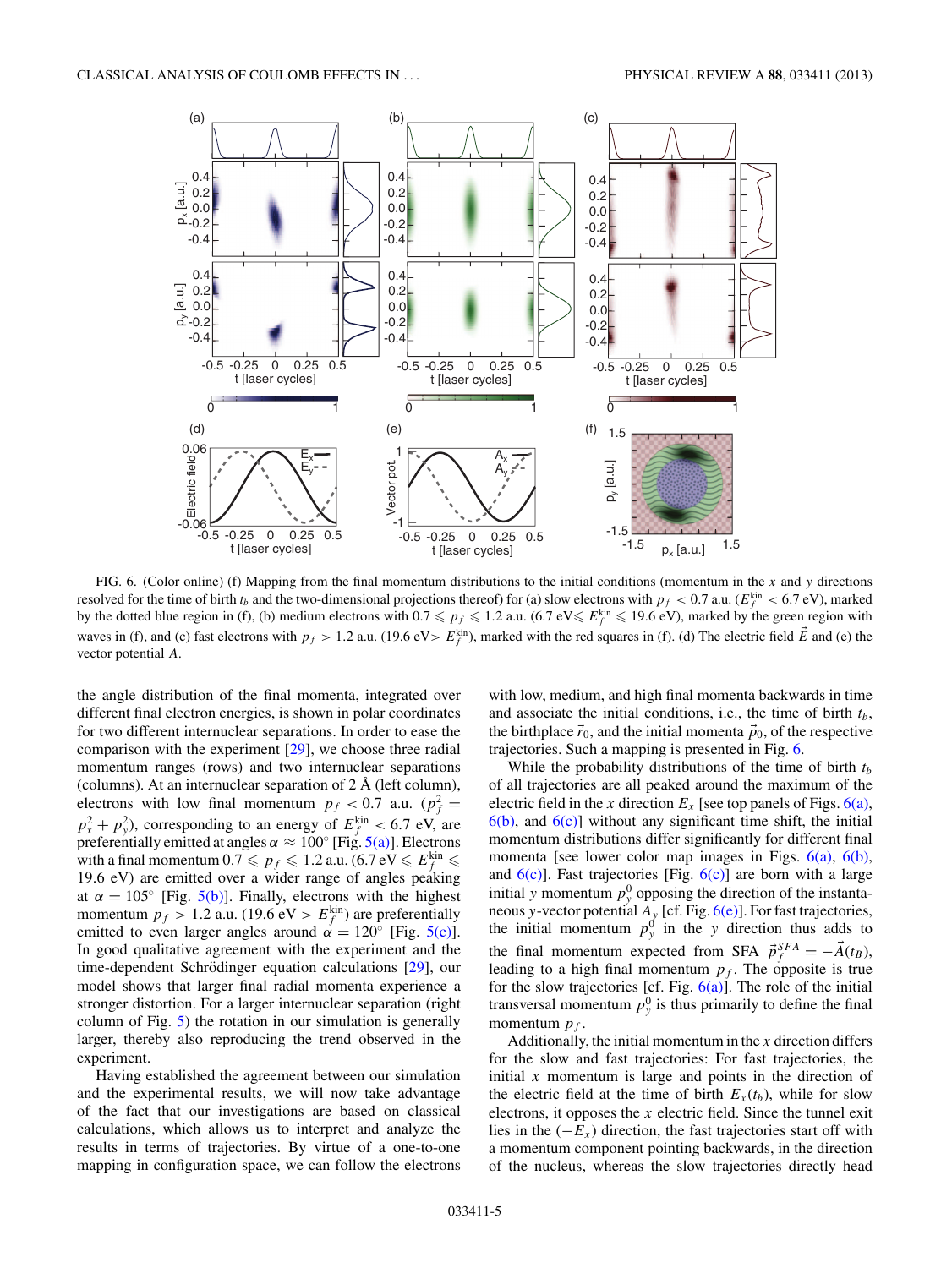away from the nucleus while being decelerated by the nuclear attraction. Consequently, the fast trajectories come very close to the nuclei, feel a very strong Coulombic force, and are hence rotated strongly.

Within the model used, the initial momentum distribution in the x direction  $p_x^0$ , i.e., parallel to the electric field at the time of birth, plays a major role since it seems to be responsible for the experimentally observed strong rotation of the fast trajectories. If the momentum distribution parallel to the electric fields were neglected and  $p_x^0$  were set to zero, the experimental finding would not be reproduced. Therefore, this model suggests that the often neglected momentum distribution parallel to the field may play an essential role.

We note parenthetically that the initial  $x$  momentum is not the only possible way to reproduce the experimental results. One possibility is to restrict the starting point of the trajectories to the  $x$  axis. This modifies the time of birth distributions: Slow trajectories are then born before the maximum of  $E<sub>x</sub>$ , while fast trajectories are still born mainly at the maximum of  $E<sub>x</sub>$ , which would also lead to a stronger rotation of fast trajectories. Based on highly accurate calculations and experimentally accessible data of the angle-dependent ionization probability [\[24,26,42\]](#page-8-0), we believe, however, that this quasi-one-dimensional picture is less likely to describe the physical process than our approach in which the tunnel exit is not clamped to the molecular axis.

So far we have assumed that the tunneling picture holds and that ionization occurs from the lower field-dressed state [Eq. [\(6\)\]](#page-2-0) via tunneling. For the major part of the results presented in the last section, neither OBI nor any electronic dynamics prior to ionization was included. (The only exception is Fig. [4,](#page-4-0) where OBI was included at high intensities and large internuclear distances:  $I = 6.0 \times 10^{14} \text{ W/cm}^2$  for  $R \ge 0$ 2.0 Å.) Now, we address the possibility of OBI occurring at lower intensities as well as electronic dynamics by mimicking different ionization rates.

#### **B. Towards a description of OBI in molecules**

First, we aim at including the contribution of ionization from the upper field-dressed state. Ionization from the upper field-dressed state is, for the values of  $R$  used, in almost all cases above the internuclear barrier. As described in Sec. [II,](#page-1-0) we mimic OBI by choosing an isotropic initial momentum distribution with a (Gaussian) width of 0.44 a.u. Including OBI, which originates from an estimated amount of 10% of the population in the upper field-dressed state (estimated from the time-dependent Schrödinger equation calculations), does not change the result for the momentum-integrated angle  $\alpha$ much (figure not shown).

Note that our model approximating OBI via isotropically distributed initial momenta starting on top of the internuclear barrier is sensitive to changes in the initial conditions. Changing the initial coordinate such that the trajectories start near one nucleus changes the rotation angle substantially. Thus, the results obtained within our OBI model should be taken with care.

#### **C. Non-ADK-type ionization in the over-the-barrier regime**

The ionization rate of a molecule is typically described by (molecular) ADK. In Ref. [\[26\]](#page-8-0) it was suggested that



FIG. 7. (Color online) Electronic density  $\rho(x,t) = \int dy$  $|\psi(x, y, t)|^2$  obtained from a two-dimensional calculation of the time-dependent Schrödinger equation with nuclei fixed at  $3\text{ Å}$ subject to a short, 10-fs (Gaussian FWHM), circularly polarized laser field.

electron localization dynamics in the hydrogen molecular ion in the enhanced ionization region result in multiple ionization bursts (MIB), which were made primarily responsible for the deviations of the rotation angle  $\alpha$  from 90°.

For visualization, we numerically integrated the timedependent Schrödinger equation on a grid in two spatial dimensions using the same Hamiltonian as for the classical model (i.e., including the soft-core potential, using circularly polarized light in dipole approximation). The internuclear distance is set to  $R = 3$  Å, and for computational reasons, the pulse length is reduced to 10 fs (Gaussian FWHM). Figure 7 displays the time evolution of the electronic density  $\rho(x,t) = \int dy |\psi(x,y,t)|^2$  obtained from the solution of the time-dependent Schrödinger equation. The multiple ionization bursts per laser half cycle (as in Refs. [\[31,32\]](#page-8-0)) are clearly visible, e.g., near  $t = 13,14.5$ , and 16 fs. Further, it can be seen that the electron localizes near the left or right potential well. At this internuclear distance,  $R = 3 \text{ Å}$ , ionization does not follow the ADK rate at all, and bound electron dynamics prior to ionization plays a major role.

In the following, we include an ionization rate mimicking a multi-ionization burst structure, which has been related to electron localization dynamics in Floquet states [\[31\]](#page-8-0). We hence use Eq. [\(7\)](#page-2-0) to determine the electron localization as in Ref. [\[31\]](#page-8-0). The ionization rate is then assumed to be given by

$$
\Gamma_{l/r}^{\text{MIB}} = \Gamma^{\text{ADK}} e^{-\alpha (p_{l/r} - 0.5)},\tag{9}
$$

where  $\Gamma^{ADK}$  is the Delone-Krainov ionization rate used before,  $\alpha = 50$  is a parameter controlling the modulation depth of the multiple ionizations, and  $p_{l/r}$  is the probability of finding the electron at the left and right nucleus, respectively. Despite the strong non-ADK-like ionization, the precise form of the ionization rate seems to be of minor importance. For the tested OBI models, changing the ionization rate to multiburst structure induced only minor changes to the average shift [cf. Figs.  $8(a)$  and  $8(b)$ ]. The change of  $I_P$  due to switching from Eq. [\(6\)](#page-2-0) to Eq. [\(7\),](#page-2-0) however, introduced noticeable changes. However, none of the models induce a shift different from 90◦ if the Coulomb continuum after ionization is switched off  $[Fig. 8(c)]$  $[Fig. 8(c)]$ , demonstrating thus the importance of the long-range Coulomb potential. In other words, independent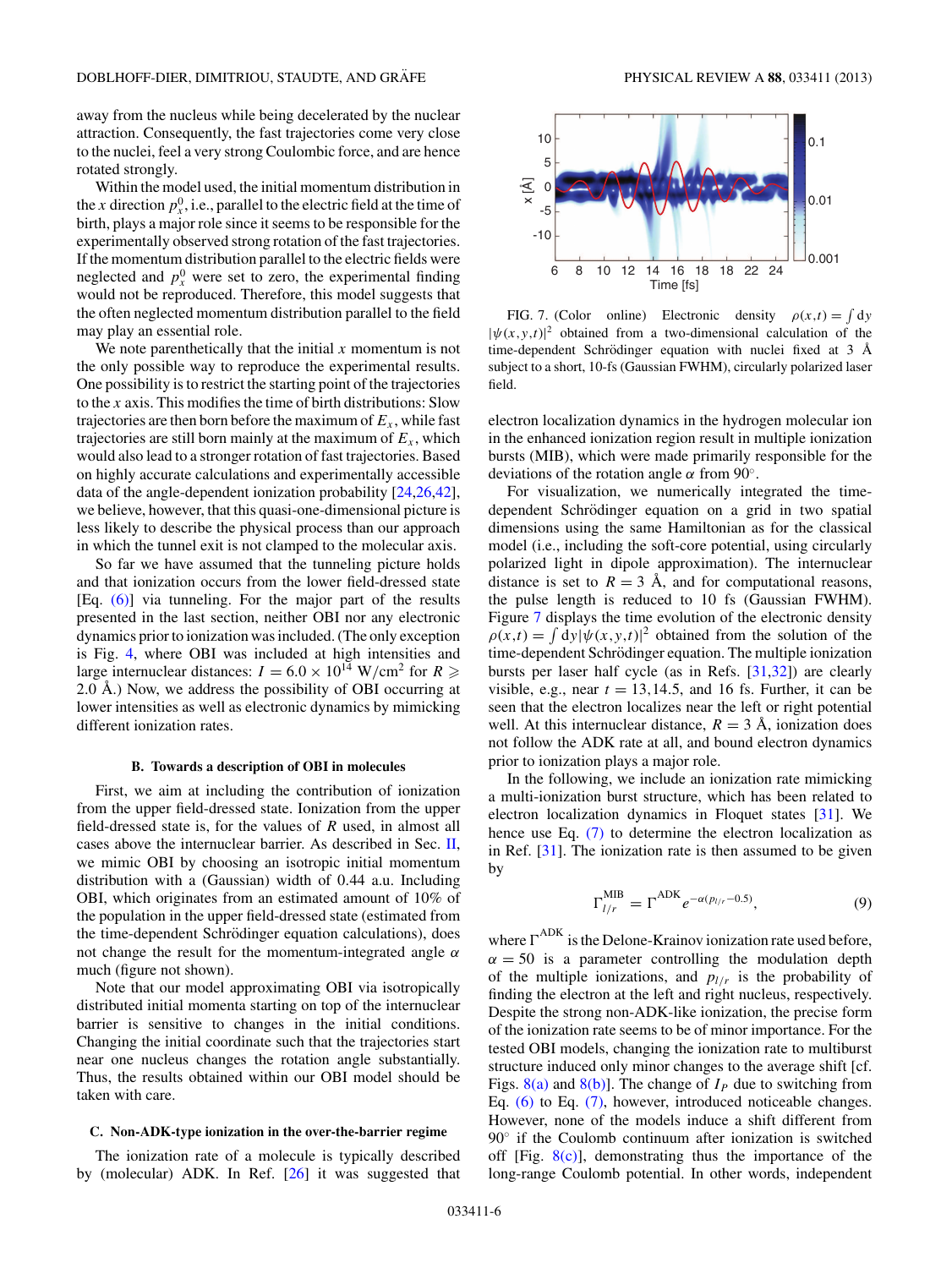<span id="page-7-0"></span>

FIG. 8. (Color online) Polar representation of the angular distribution of electrons for the final momentum range  $0.7 \leq p_f \leq 1.2$  a.u. (see text): (a) using the ADK rate and  $I<sub>P</sub>$  defined for the lower Floquet state [Eq. [\(7\)\]](#page-2-0), (b) assuming multi-ionization bursts, (c) assuming multi-ionization bursts, but neglecting the Coulomb continuum, and (d) assuming multi-ionization bursts, neglecting the Coulomb continuum, together with an initial momentum  $p_0$  as defined in Eq. [\(4\).](#page-2-0) Calculations are for  $R = 3 \text{ Å}$ , laser intensity  $I = 1.5 \times 10^{14} \text{ W/cm}^2$ .

of whether electronic ionization is below the barrier or over the barrier or whether multiple ionization bursts are present, without a Coulomb continuum, an SFA-type momentum distribution is recovered.

In Ref. [\[29\]](#page-8-0), it was demonstrated with the help of a quantum model capturing the bound-state dynamics but coupling it to a flat continuum (i.e., without Coulomb effects) that the combination of the multiburst ionization rate, the bound-state electronic dynamics, and, in particular, a significant initial momentum upon ionization may lead to a rotated momentum distribution. However, it was also shown that the model neglecting the Coulomb influence in the continuum cannot reproduce the direction of the rotation correctly. This seems to hold also for our CTMC calculations: Including an initial momentum according to Eq. [\(4\)](#page-2-0) but neglecting the Coulomb potential in the continuum, a rotation of the momentum distribution is observed, but in the direction opposite to the shift of the Coulomb field, resulting in  $\alpha < 90^\circ$  [see Fig. 8(d)]. Possibly, these OBI events correspond to the experimentally observed "lobes" of the momentum distribution related to electrons rotated into directions significantly different from the main rotation direction.

We would like to stress that our CTMC calculation cannot exclude delayed emission, which was found in other calculations using a fermion molecular dynamics model as the dominant mechanism [\[43\]](#page-8-0). However, our model strongly suggests that to reproduce the experimentally measured shift of the momentum distribution, inclusion of the molecular Coulomb continuum is necessary.

#### **IV. DISCUSSION AND SUMMARY**

We have presented results of classical trajectory Monte Carlo calculations simulating the ionization of  $H_2^+$  in intense, circularly polarized laser fields. Our simulations aim at examining to what extent the experimental results can be described within the tunneling picture and at investigating the influence of the nonisotropic Coulomb potential on the photoelectron

momentum distribution. This is achieved by comparing the angular distribution of the electron momentum spectra at different laser intensities and internuclear distances while varying the initial conditions of the electron trajectories and the ionization rate. In our simulation, we can neglect the Coulomb field in the propagation of the electron trajectories and are thus able to extract the influence of the Coulomb continuum.

Our model provides an explanation for the counterintuitive fact that the deviation from the SFA predictions does not necessarily decrease at higher field strengths: the tunnel exit moves closer to the Coulombic center at higher field strengths, leading to a stronger distortion of the trajectories at the initial stage after tunneling. Furthermore, we indicate the importance of the initial momentum distribution of the classical electrons in interpreting momentum-resolved angular distributions of the final momentum by mapping the initial conditions of the trajectories to final momenta and comparing with experimental results [\[29\]](#page-8-0). Investigating the influence of the precise form of the ionization rate, we show that the shift of the rotation is largely insensitive to whether the ionization rate follows a Delone-Krainov form or features a multiburst structure. In contrast, the inclusion of the Coulomb field is a requisite to obtain a non-SFA-like momentum distribution, as has been observed experimentally [\[29\]](#page-8-0). Allowing for a nonzero initial momentum in combination with the multiburst ionization rate, as done in Ref. [\[26\]](#page-8-0), leads to a shift of the mean rotation angle towards smaller values. Our results encourage further investigations of classical electron dynamics in nonisotropic Coulomb fields possibly extending to a classical description of enhanced ionization and over-the-barrier dynamics.

#### **ACKNOWLEDGMENTS**

K.D.D. acknowledges funding from the International Max-Planck Research School for Advanced Photon Science (IMPRS-APS). S.G. gratefully acknowledges financial support from the Austrian Science Fund FWF, Project No. V193-N16.

- [1] L. Keldysh, Zh. Eksp. Teor. Fiz. **47**, 1945 (1964)[Sov. Phys. JETP **6**, 1307 (1965)].
- [2] F. H. M. Faisal, J. Phys. B **6**[, L89 \(1973\).](http://dx.doi.org/10.1088/0022-3700/6/4/011)
- [3] H. R. Reiss, Phys. Rev. A **22**[, 1786 \(1980\).](http://dx.doi.org/10.1103/PhysRevA.22.1786)
- [4] M. Abu-samha, D. Dimitrovski, and L. B. Madsen, [J. Phys. B](http://dx.doi.org/10.1088/0953-4075/41/24/245601) **41**[, 245601 \(2008\).](http://dx.doi.org/10.1088/0953-4075/41/24/245601)
- [5] T. Brabec, M. Y. Ivanov, and P. B. Corkum, [Phys. Rev. A](http://dx.doi.org/10.1103/PhysRevA.54.R2551) **54**, [R2551 \(1996\).](http://dx.doi.org/10.1103/PhysRevA.54.R2551)